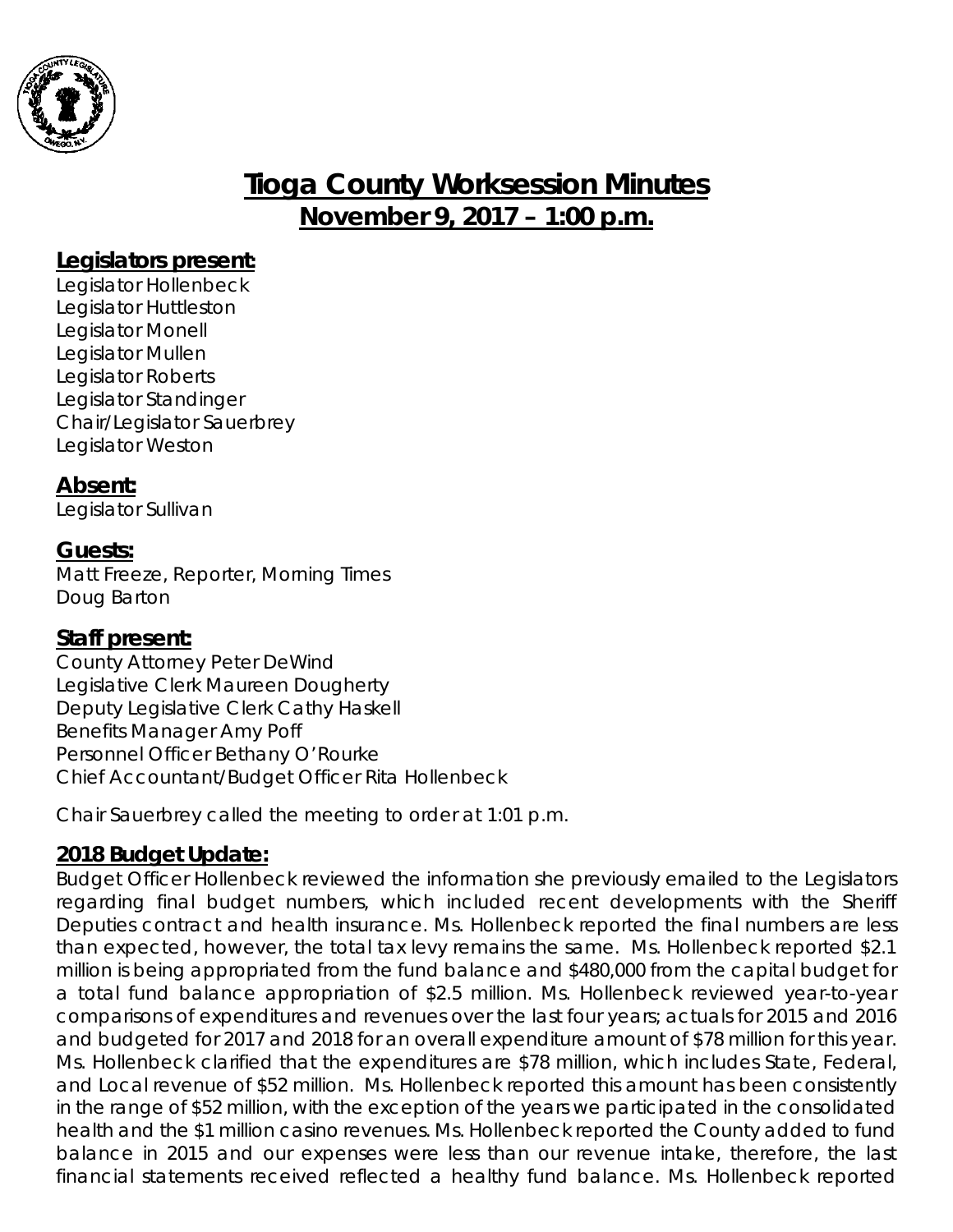year-end 2016 financial statements are expected to be received next month and this will reflect the withdrawal of \$1 million from fund balance even though we appropriated almost \$2.5 million in this given year. Ms. Hollenbeck reported the 2017 budget appropriated over \$3 million out of fund balance and if it comes to pass, which we are on track for this to be the case, the County will be using all \$3 million that was appropriated from a budgetary standpoint. By year-end 2017, Ms. Hollenbeck anticipates using approximately \$2 million of the budgeted fund balance. Legislator Weston inquired about the contingency fund. Ms. Hollenbeck reported every year the County was budgeting \$550,000 for the contingency fund, which has been currently reduced to \$500,000. Ms. Hollenbeck reported a second contingency fund has been added for Solid Waste. Personnel Officer O'Rourke inquired as to whether the County budget is \$78 million plus the \$52 million from State and Federal funding. Ms. Hollenbeck reported the calculation is expense less revenue, therefore, the State and Federal funding is less the \$78 million resulting in a local share of \$26 million.

Ms. Hollenbeck reported the following statements are part of the tentative budget:

- *Reserve Statements –* As of December 31, 2017, Ms. Hollenbeck estimates the reserve statement at \$18 million and a portion of this amount is restricted. Ms. Hollenbeck reported the largest reserve is the Capital Fund at \$7.5 million and most of this is restricted funds through the reserve accounts. The Worker's Comp fund is \$3 million, however, currently \$2 million of this amount is in a restricted reserve. Ms. Hollenbeck reported she is hoping to add to this restricted reserve to achieve the actuary's recommended amount.
- *Debt Schedule –* Ms. Hollenbeck reported the bonds issued in 2010 and 2013 do not expire until 2023 and 2030. As of December 31, 2017, Ms. Hollenbeck reported \$13 million is still owed.
- *Estimated Reserve Schedule -* Ms. Hollenbeck reported this schedule is estimated for year-end. Of the reserve accounts, Ms. Hollenbeck reported the only one being contributed to is the Debt Service Reserve. Ms. Hollenbeck reported the Solid Waste Building Reserve of \$38,000 should be closed sometime in 2018, as this reserve account is related to the transfer station. Ms. Hollenbeck reported this amount should go back into a restricted reserve. Ms. Hollenbeck reported the Software and Hardware Reserves are currently minimal. Ms. Hollenbeck reported the FMAS Reserve will be reduced to \$88,000 after the purchase of the tax collection software. In the coming year, this reserve should also be closed and funds transferred to one of the other reserve accounts. Legislator Monell inquired as to the process for closing out a reserve account. Ms. Hollenbeck reported closing a reserve account is a legal action taken by the Legislature via a resolution. Ms. Hollenbeck reported she is not familiar with closing out reserve accounts and since legal advisement was obtained for the establishment and funding of these reserve accounts it most likely will require legal advisement to close these accounts.
- **Exempt Impact Report -** Ms. Hollenbeck reported this report reflects the number of exempted parcels, which is down by approximately 100 parcels from 2014 to 2018. Ms. Hollenbeck reported the equalized value continues to increase. Ms. Hollenbeck reported the percentage of the total equalized value is increasing and we are almost at 25% of the total equalized value for exempt properties. Ms. Hollenbeck reported the RP495 Exemption Report reflects the different types of exemptions and the number of parcels in each area. In regards to PILOTS, Ms. Hollenbeck reported this number has fluctuated over the years, but is gradually increasing. Ms. Hollenbeck reported PILOT increases create a negative impact on the levy formula, but it is also revenue for the County outside of the regular tax levy.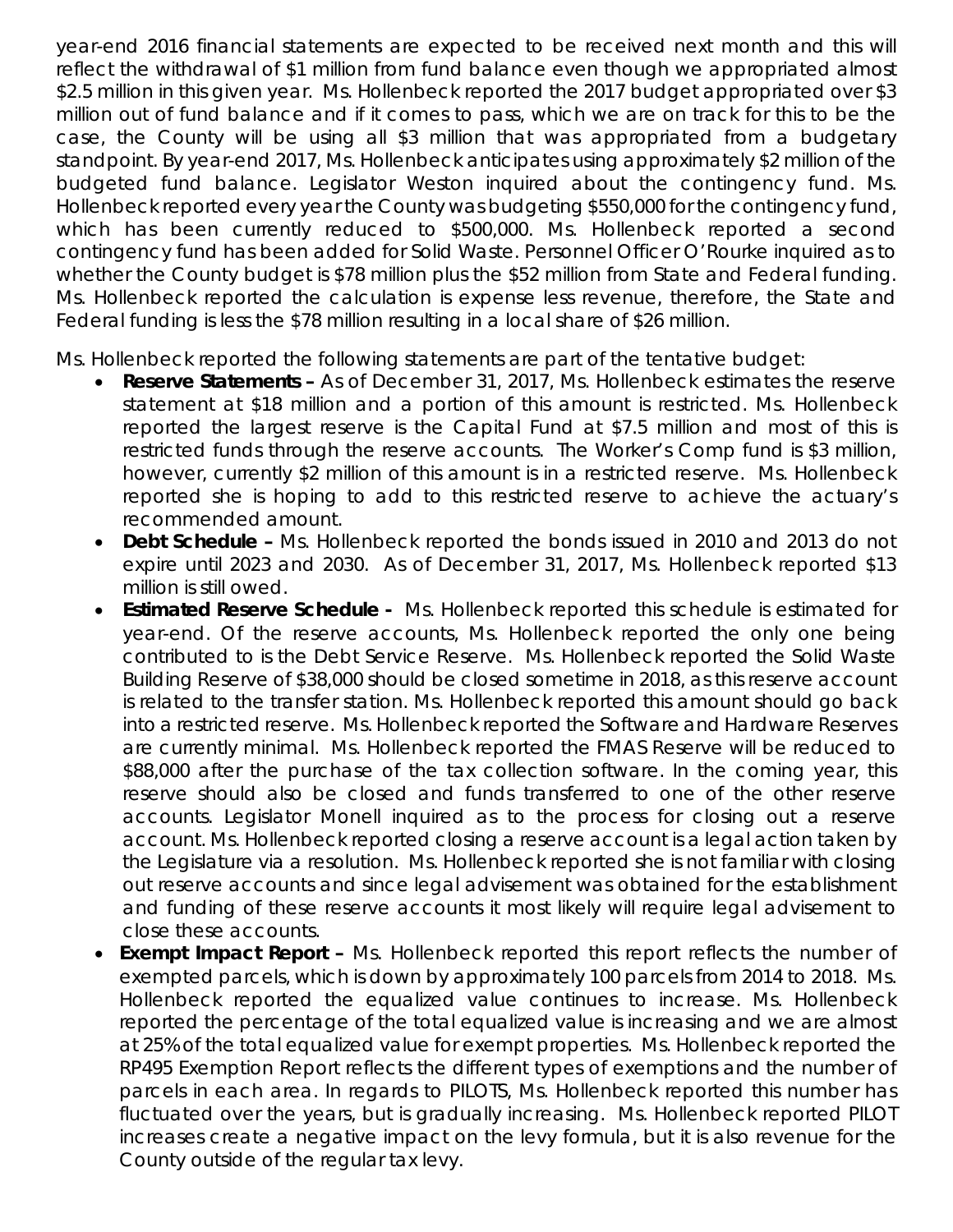Ms. Hollenbeck reported the next step in the budget process is to continue working on the published tentative budget, which is almost complete with the exception of the budget message. Ms. Hollenbeck reported she will email the Legislature the full tentative budget.

Legislative Clerk Dougherty reported the budget hearing is scheduled for Wednesday, November 15th, and a Legislative quorum is required.

#### **Date Changes for 2nd November & December Worksessions – (11/21 & 12/19)**

Chair Sauerbrey announced the 2nd Legislative Worksessions in November and December have been rescheduled to Tuesdays; November 21<sup>st</sup> and December 19<sup>th</sup>. Time will remain the same at 10:00 a.m.

### **Approval of Worksession Minutes – October 19, 2017:**

Legislator Monell motioned to approve the October 19, 2017 Legislative Worksession minutes as written, seconded by Legislator Hollenbeck with Legislators Hollenbeck, Huttleston, Monell, Mullen, Roberts, Sauerbrey, Standinger and Weston voting yes with Legislator Sullivan being absent. Motion carried.

### **Action Items:**

### **ACTION ITEMS FROM JULY 6, 2017:**

#### **ACTION ITEM #1 – 7/6/17 – Paying Costs for Demolished Properties –**

County Attorney DeWind reported a decision is back regarding the Monroe County case and the judge determined that they have to consider any special assessments to be additional items for a County to make whole including demolition costs, lawn mowing, and other types of work that affects public impression of the property. Mr. DeWind reported there is no accommodation for how out of proportion that cost could end up being to the entire tax roll or to that property's valuation. Mr. DeWind reported we have a different disposition in regards to the villages, as this is voluntary and Tioga County chose in 1979 to make villages whole. Mr. DeWind reported the Legislature could change that part to be more clear as to what is or is not taxation, however, this requires repealing the existing law and adopting a new law in its place. However, with the towns it is very clear that we are on the hook for essentially anything that is added regardless of whether we have control over it and we cannot institute a cap limit. Most of the issues we have are with the villages versus the towns. Mr. DeWind reported the County can continue to do what we have been doing, which is continuing our relationships with the towns and requesting that they notify us prior to taking any action. Legislator Mullen inquired as to whether it would be beneficial for ED&P Director Tinney to provide information on how the Land Bank is going to address some of these properties and possibly abate some of the issues. Legislator Weston reported he will inquire with Ms. Tinney to see if negotiation with a Land Bank has occurred in other counties regarding this issue. Legislator Weston inquired as to whether funds could be set aside in a specific budget line item for potential expenses to avoid a significant lump sum payment.

Chair Sauerbrey requested changing this action item to tasking the Chair of the Legislature to set up a committee in January 2018 to start investigating options to determine how to proceed with the villages in regards to special assessments and property demolitions. Legislators Weston, Hollenbeck, and Mullen expressed interest in serving on this committee. **This action item will be carried forward from the November 9, 2017 Legislative Worksession.**

#### **Legislative Support – Legislative Clerk Dougherty:**

#### *Approval of Legislative Support Committee Minutes – October 5, 2017:*

Legislator Monell motioned to approve the October 5, 2017 minutes as written, seconded by Legislator Hollenbeck with Legislators Hollenbeck, Huttleston, Monell, Mullen, Roberts,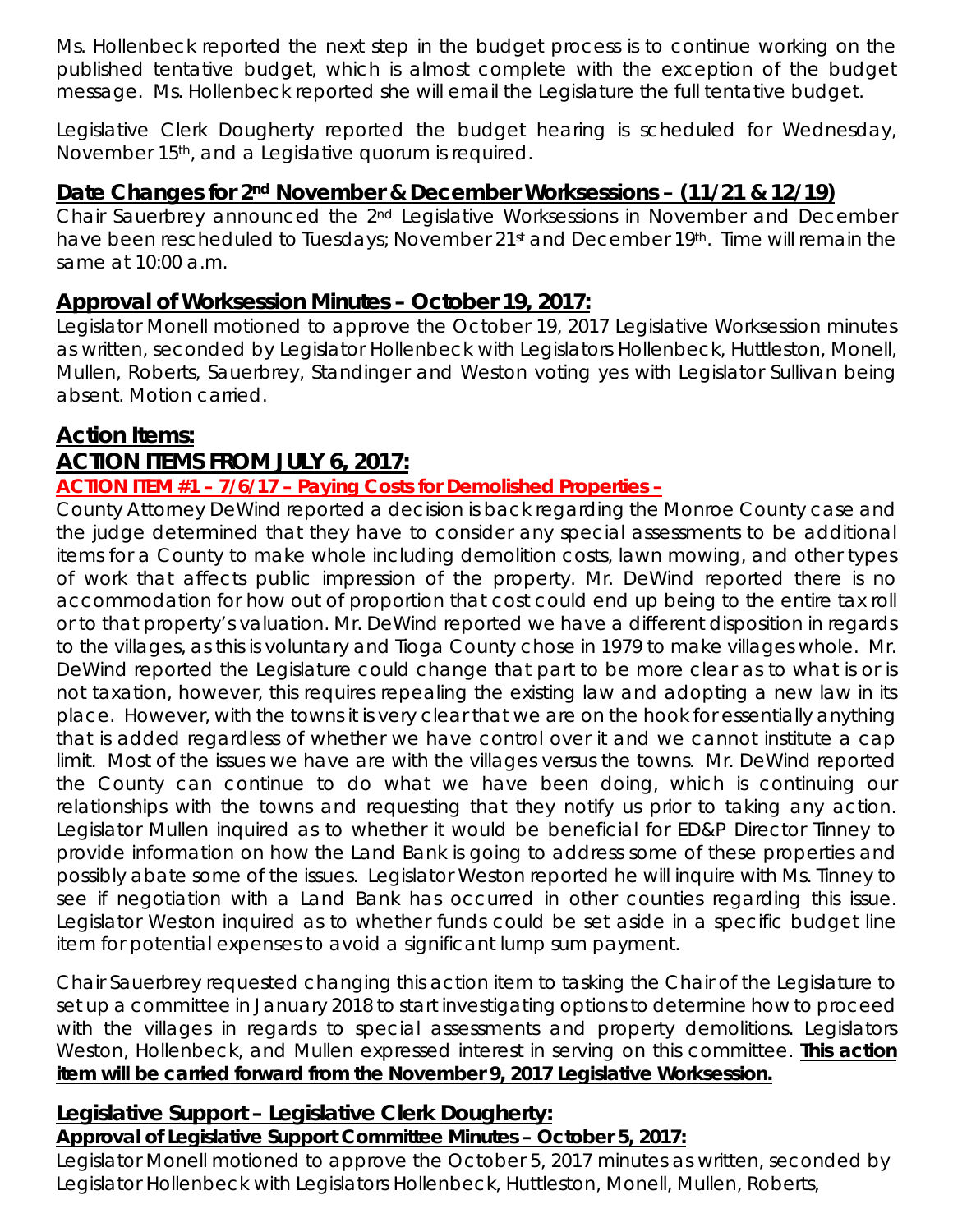Standinger, Sauerbrey, and Weston voting yes with Legislator Sullivan being absent. Motion carried.

Legislative Clerk Dougherty reported the following:

- The November Legislative Meeting is scheduled for Tuesday, November 14, 2017, at 12:00 p.m*.* in the Hubbard Auditorium. The Legal/Finance Committee will meet prior at 10:00 a.m. in the Legislative Conference Room.
- Legislator Huttleston will do the prayer and pledge and start the voting process at the November 14, 2017 Legislature meeting.
- Attended a Department Head meeting in October.
- Held two Public Hearings in October
- Met with George Phillips, Reclaim NY, on October 27th.
- All resolutions from 1972 to present have been entered in Munis Tyler Content Manager. Ms. Dougherty reported the next step in the process involves ITCS to determine how to open TCM for all the users to be able to access this information without compromising sensitive, secured information. This requires security set up with the ITCS staff and Ms. Dougherty reported she does not believe they have a full understanding on this process.
- Legislative Budget is tracking well.

## **Employee of the 3rd Quarter 2017 –**

Wayne Amendola, Mental Hygiene has been chosen as the Employee of the 3rd Quarter. Bill Ostrander, member of the Employee Recognition Committee, will be in attendance to present. Legislator Standinger will be given the option to speak on behalf of this employee.

## **Proclamations (4) –**

- *Small Business Saturday* Chair Sauerbrey will read and present this proclamation at the November 14, 2017 Legislature meeting.
- *Giving Tuesday*  Chair Sauerbrey will read and present this proclamation at the November 14, 2017 Legislature meeting.
- *Tioga County United Way Month* This resolution will just be noted in the minutes of the November 14, 2017 Legislature meeting.
- *Adoption Awareness Month*  This resolution will just be noted in the minutes of the November 14, 2017 Legislature meeting.

## **Resolutions:**

All resolutions were reviewed with discussion on the following:

- ► *Authorize and Fund Tax Collection Software and Appropriate Funds from FMAS Reserve Account* – Ms. Dougherty identified the purchase price includes 5 years of maintenance costs. This is being funded through the FMAS reserve account.
- ► *Authorize the Sale of County Owned Property Located in the Village of Candor to Chad Rose & Athena Hollard* **&** *Authorize the Sale of County Owned Property Located in the*  **Town of Candor to Thomas D. Darpino & Deborah A. Darpino** – Ms. Dougherty reported these two resolutions represent two properties that were initially sold at the August foreclosure auction, however, the buyers defaulted on their commitment, therefore, properties were re-sold to new owners at a public auction held by the Treasurer's Office via Manasse Auctions on November 1st. Ms. Dougherty reported a resolution should have been done prior to this date to set the auction and she discussed this with the Treasurer's Office paralegal, Kevin Humes, and County Attorney DeWind. Mr. DeWind reported the initial resolution to set the August foreclosure auction does have the necessary authorization to sell the properties. However, for the sake of maintaining consistency, Mr. DeWind reported a new resolution setting the public auction date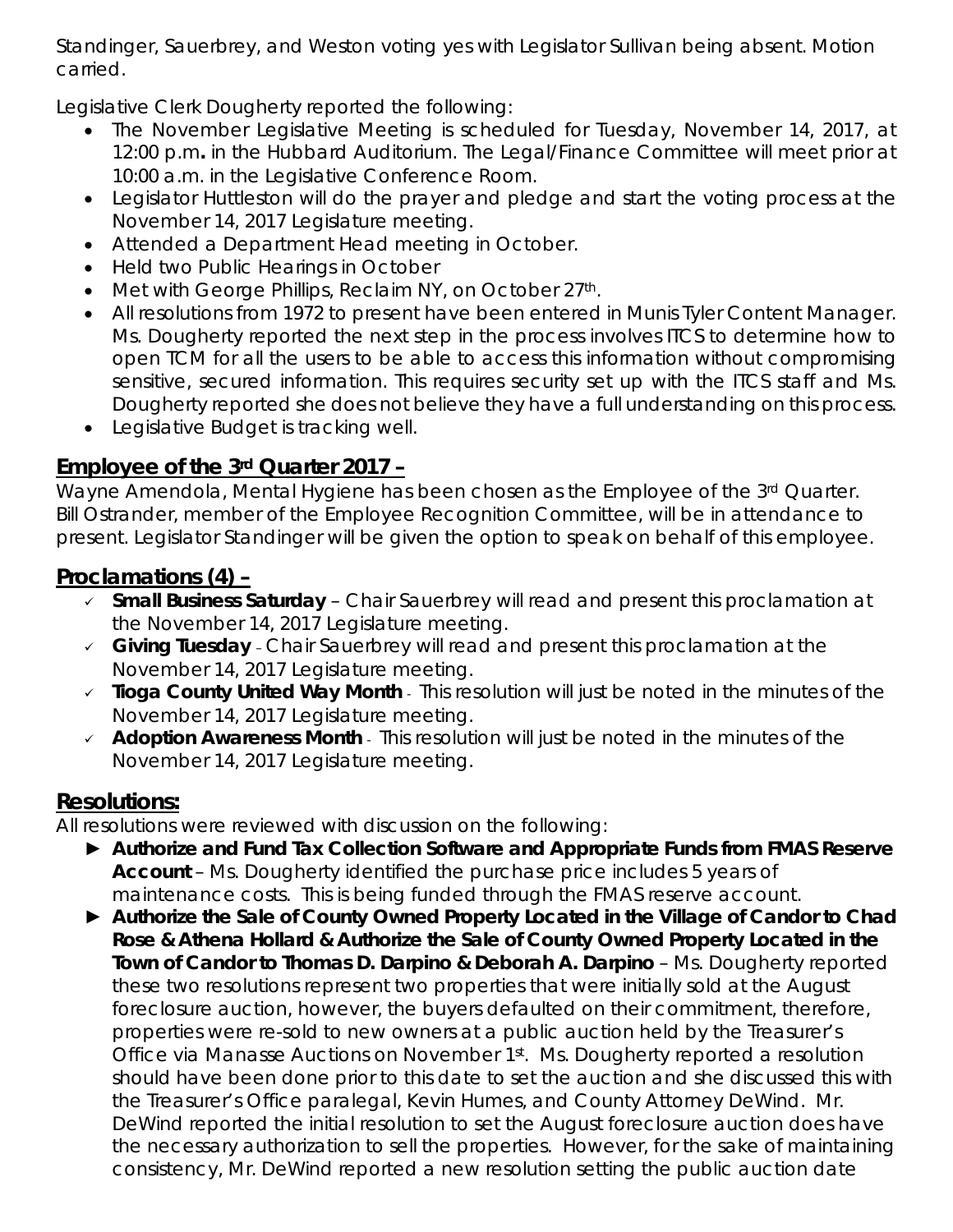should be done for each auction. Question was raised regarding advertising of the properties. Ms. Dougherty reported Manasse Auctions advertises on behalf of the County, therefore, it is a matter of protocol to adopt a resolution setting the public auction.

- ► *Ratify Collective Bargaining Agreement and Adopt 20-Year Retirement Plan for TCLEA* Ms. Dougherty reported the Personnel Committee met prior to this meeting and recommended changes in wording on this resolution, which has been done.
- ► *Authorize Position Reclassification Public Works* Legislator Roberts reported this resolution did not go through the Public Works committee earlier today, however, did go through the Personnel Committee. In an effort to maintain consistency, Legislator Roberts requested this resolution be pulled and late-filed for Tuesday, November 14<sup>th</sup>, with Commissioner of Public Works Hammond attending the Legal/Finance Committee meeting to discuss said resolution.

*Resolution pulled and late-filed for Tuesday, November 14th, for further discussion at the Legal/Finance Committee meeting with DPW Commissioner Hammond.*

- ► *Authorize Position Reclassification Public Health*  Ms. O'Rourke reported this resolution should be pulled from the meeting packet. *Resolution was pulled from meeting packet.*
- ► *Authorizing the Creation of a Traffic Safety Diversion Program in the District Attorney's Office; Authorize Status and Non-Union Salary Hiring Range for the 1st and 3rd Assistant District Attorney* – Legislator Monell requested this resolution be pulled due to further clarification. Legislator Monell reported he reached out to Mr. Martin, but did not receive a response prior to this meeting. Providing adequate information is received in time, this resolution could be late-filed for Tuesday, November 14th, or it can be reintroduced for the December Legislature meeting.

*Resolution was pulled and awaiting further information from District Attorney Martin.*

► *Authorize Appointment of Accountant – Treasurer's Office* – Legislator Monell reported Treasurer McFadden was expected to attend this meeting for further discussion, however, due to his absence the Legislature was in agreement to pull and late-file this resolution at the Legal/Finance meeting on Tuesday, November 14th. *Resolution pulled and late-filed for Tuesday, November 14th, for further discussion at the Legal/Finance Committee meeting with Treasurer McFadden.*

#### **Other:**

- *Legislator Mileage –* Chair Sauerbrey reminded Legislators who are claiming mileage for this year to submit their mileage log sheets by year-end. This allows for payment to come out of the appropriate budget year. Ms. Dougherty reported she would like to get back to where the Legislators are submitting their mileage on a monthly basis. Ms. Dougherty reported there are two Legislators who still need to take the driver safety training either in a classroom setting or online. Ms. Dougherty reported she has spoken to both of these Legislators directly. Ms. Dougherty reported mileage should not be paid without proof of this training.
- *Veterans Day Event* Chair Sauerbrey reported she will be speaking at this event on Saturday, November 11<sup>th</sup>, at 10:45 a.m. in Owego along with the Veteran's Service Director John Holton and Veteran's Service Officer Mike Middaugh.

#### **Executive Session -**

 Motion by Legislator Monell seconded by Legislator Standinger to move into Executive Session to discuss an individual personnel matter. Motion carried to go into Executive Session at 1:52 p.m. County Attorney DeWind and Personnel Officer O'Rourke remained in attendance. Legislator Monell exited Executive Session at 2:13 p.m.